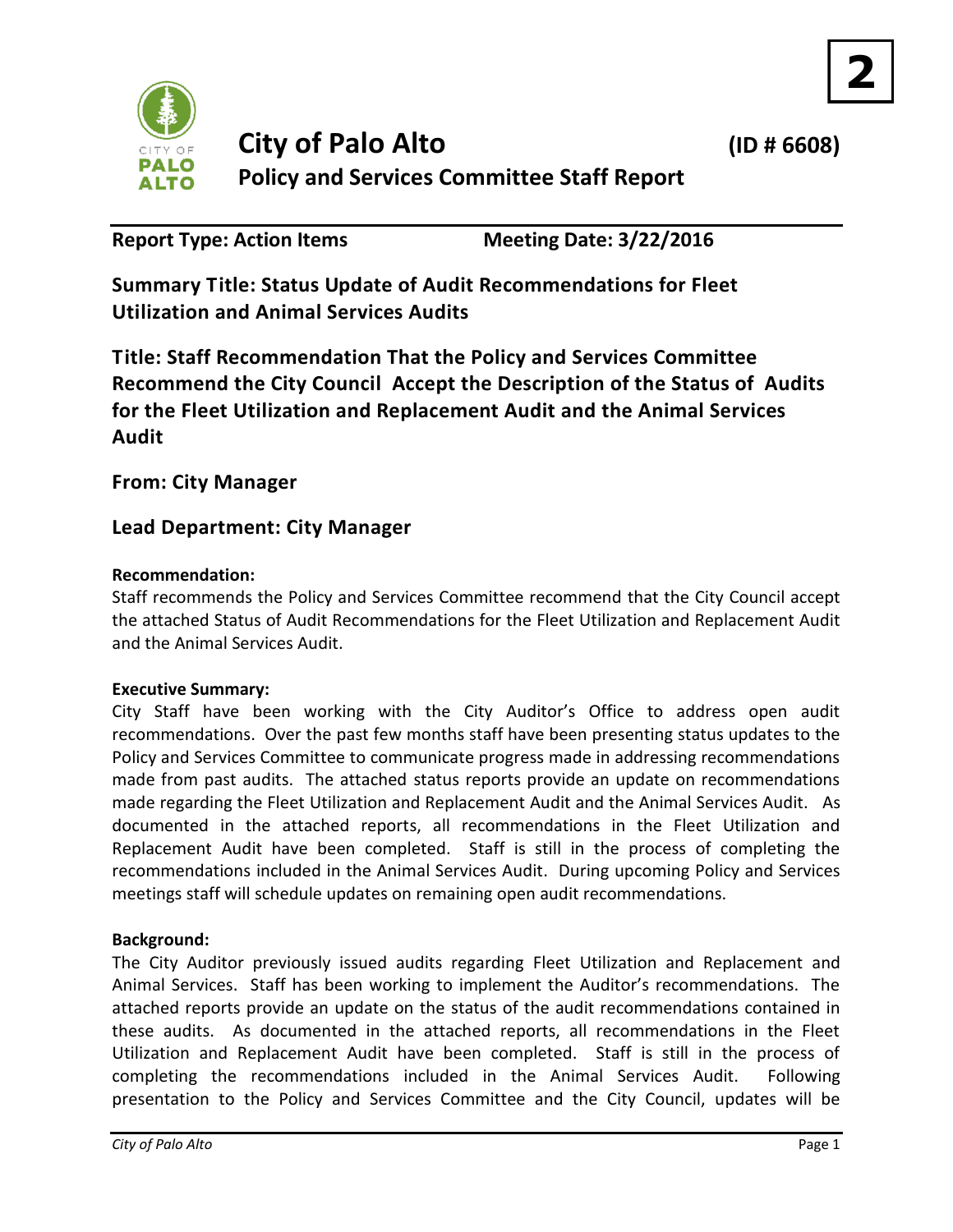scheduled every six months for any remaining open audit recommendations. As new audits are completed updates will be scheduled six months following the Auditor's presentation to the City Council to keep the City Council updated on progress made.

### **Attachments:**

- Fleet Utilization and Replacement Audit Status Report (DOCX)
- Animal Services Audit Status Report (DOCX)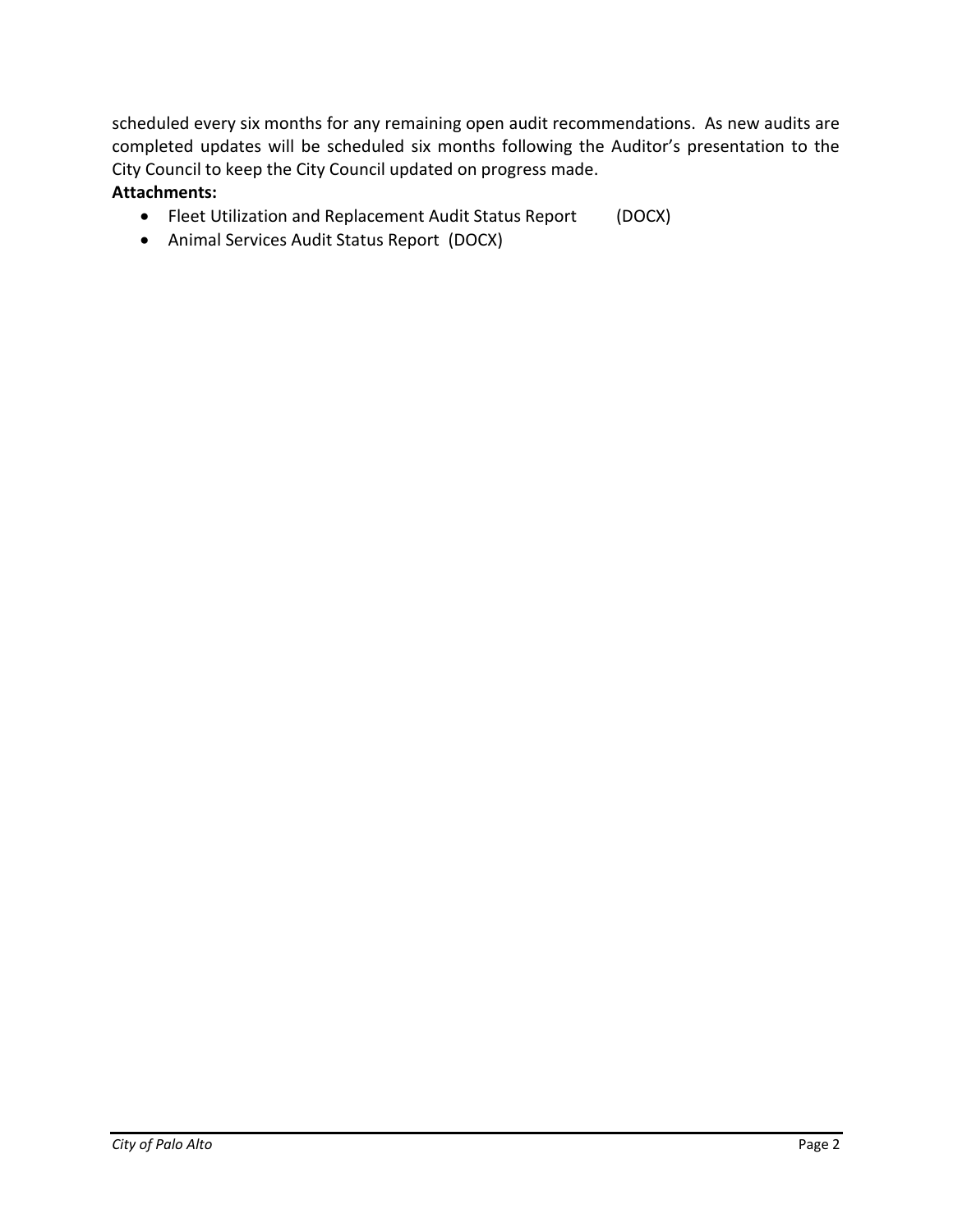| <b>Recommendation</b>                                                                                                                                                                                                                                 | <b>Responsible</b><br><b>Department</b> | <b>Original Target Date and</b><br><b>Response</b>                                                                                                                                                                                                                           | <b>Current</b><br><b>Status</b> | <b>Implementation Update and</b><br><b>Expected Completion Date</b>                                                                                                                                                                                                                                                                                                                                                                                                                                                                                                                                                                                                                                                                                                                                                                                                                                                                                                                                                                                                                                                                                                                                                                                                                                                                                                                                                                                                                                                                                                                                                                                                                                                                                                                                                                                                                                                  |  |  |  |  |  |
|-------------------------------------------------------------------------------------------------------------------------------------------------------------------------------------------------------------------------------------------------------|-----------------------------------------|------------------------------------------------------------------------------------------------------------------------------------------------------------------------------------------------------------------------------------------------------------------------------|---------------------------------|----------------------------------------------------------------------------------------------------------------------------------------------------------------------------------------------------------------------------------------------------------------------------------------------------------------------------------------------------------------------------------------------------------------------------------------------------------------------------------------------------------------------------------------------------------------------------------------------------------------------------------------------------------------------------------------------------------------------------------------------------------------------------------------------------------------------------------------------------------------------------------------------------------------------------------------------------------------------------------------------------------------------------------------------------------------------------------------------------------------------------------------------------------------------------------------------------------------------------------------------------------------------------------------------------------------------------------------------------------------------------------------------------------------------------------------------------------------------------------------------------------------------------------------------------------------------------------------------------------------------------------------------------------------------------------------------------------------------------------------------------------------------------------------------------------------------------------------------------------------------------------------------------------------------|--|--|--|--|--|
| Finding 1: The City recently avoided spending about \$2.5 million in FY 2010 through a temporary freeze on non-urgent fleet replacements, but longer term efficiencies can be<br>realized through right sizing the City's vehicle and equipment fleet |                                         |                                                                                                                                                                                                                                                                              |                                 |                                                                                                                                                                                                                                                                                                                                                                                                                                                                                                                                                                                                                                                                                                                                                                                                                                                                                                                                                                                                                                                                                                                                                                                                                                                                                                                                                                                                                                                                                                                                                                                                                                                                                                                                                                                                                                                                                                                      |  |  |  |  |  |
| 8. Public Works Fleet<br>Management should have the<br>authority and responsibility to<br>manage and operate the City<br>fleet to ensure optimized use of<br>fleet resources.                                                                         | Public Works                            | <b>Target Date Not Provided</b><br>Staff and the Fleet Review<br>Committee (FRC) will revise the<br>Vehicle/Equipment Policy to<br>include a new description of<br><b>PWD Fleet Management's</b><br>authority and responsibility to<br>manage and operate the City<br>fleet. | Complete                        | January 2016 Management Update: The Vehicle and Equipment Use Policy<br>4-01/PWD Policy Statement states that the public works Fleet Management<br>Group has the authority and responsibility to operate the City's fleet to<br>ensure optimized use of fleet resources.<br>October 2015 Management Update: We are in the process of amending<br>Policy and Procedures 4-01/PWD: Vehicle and Equipment Use, Maintenance<br>and Replacement throughout to include PWD Fleet Management's authority<br>and responsibility to manage and operate the City fleet. Staff expect to<br>present a draft policy to FRC in early 2016 for approval, followed by the City<br>Auditor and finally to the City Manager for final approval and dissemination<br>to City staff. Expected Completion Date: March 2016<br>June 2014 Management Update: Policy and Procedures (P&P) 4-01 gives the<br>Fleet Manager the responsibility and authority to operate the fleet. In<br>addition, the Fleet Review Committee oversees important fleet issues and<br>provides direction to the Fleet Manager. The authority for vehicle use comes<br>from the Fleet Review Committee who approves all vehicle replacements<br>and acquisitions. The Fleet Review Committee's roles will be memorialized in<br>the revised policy. A policy update and integration of new sections are in<br>process and will be fully complete by the end of the calendar year. The draft<br>policy will be presented to FRC in September/October for approval, followed<br>by the City Auditor and finally to the City Manager for final approval and<br>dissemination to City staff. Expected Completion Date: 12/31/14<br>2013 Management Update: Individual policy sections are currently being<br>developed but finalization will not occur until after the operational study<br>recommendations are brought to Council by the end of the calendar year. |  |  |  |  |  |
| 10. PWD Fleet Management<br>should revise the policy and<br>procedures to clarify the take-<br>home policy and conduct<br>routine follow-ups with<br>departments to document                                                                          | Public Works                            | <b>Target Date Not Provided</b><br>Staff and the FRC are revising<br>the Vehicle/Equipment Policy to<br>include clarifications to the take-<br>home policy and will require                                                                                                  | Complete                        | January 2016 Management Update: The Vehicle and equipment Use Policy<br>4-01/PWD Section I. "Vehicle and Equipment Use"; Subsections D. "Standby<br>Vehicle Use" and G. "Occasional Overnight Use" clarify the procedures to be<br>used by staff in the event that they need to take home a City vehicle<br>including documentation requirements.                                                                                                                                                                                                                                                                                                                                                                                                                                                                                                                                                                                                                                                                                                                                                                                                                                                                                                                                                                                                                                                                                                                                                                                                                                                                                                                                                                                                                                                                                                                                                                    |  |  |  |  |  |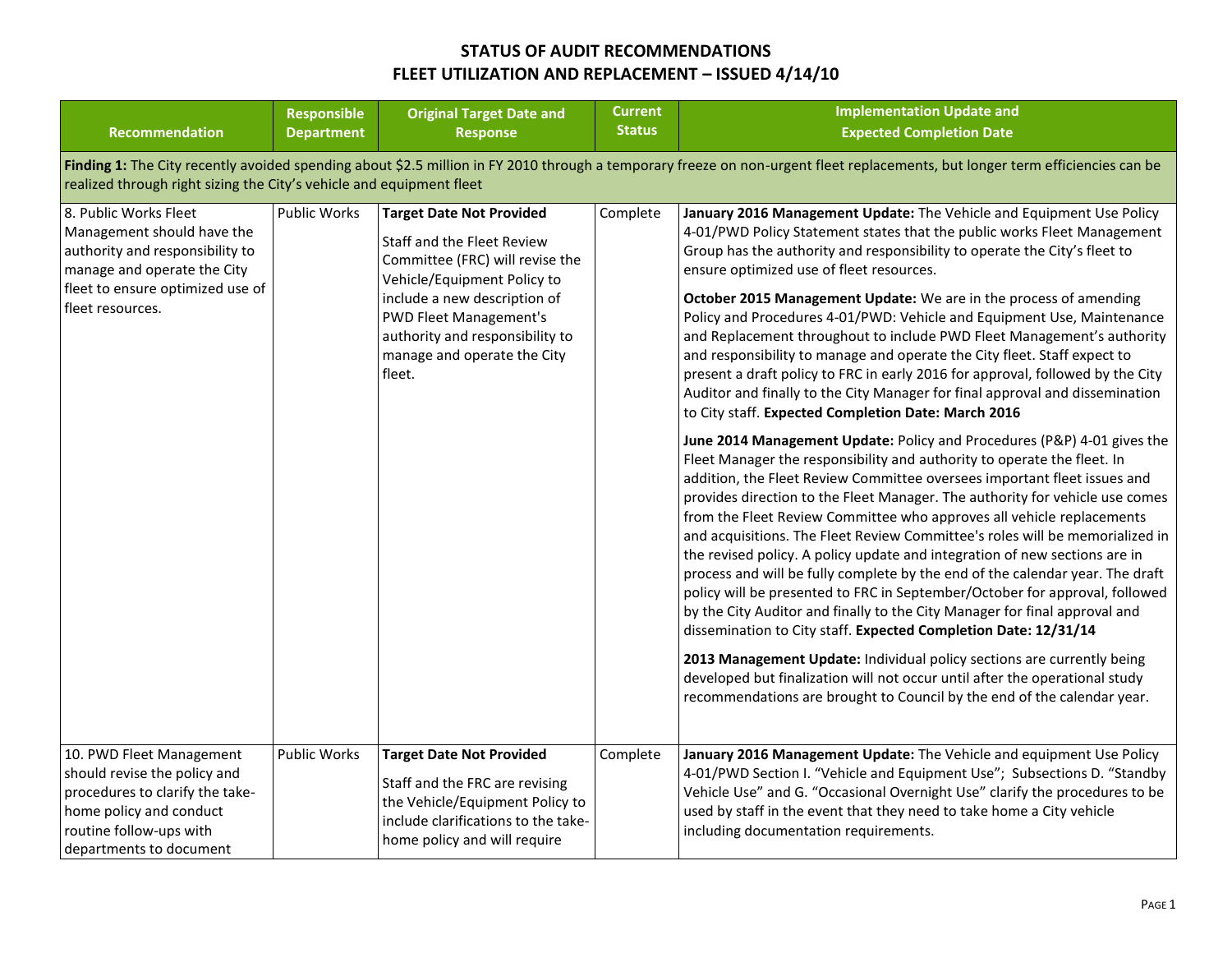| <b>Recommendation</b>                                                                                                                            | <b>Responsible</b><br><b>Department</b> | <b>Original Target Date and</b><br><b>Response</b>                                                                                                                                                      | <b>Current</b><br><b>Status</b> | <b>Implementation Update and</b><br><b>Expected Completion Date</b>                                                                                                                                                                                                                                                                                                                                                                                                                                                                                                                  |
|--------------------------------------------------------------------------------------------------------------------------------------------------|-----------------------------------------|---------------------------------------------------------------------------------------------------------------------------------------------------------------------------------------------------------|---------------------------------|--------------------------------------------------------------------------------------------------------------------------------------------------------------------------------------------------------------------------------------------------------------------------------------------------------------------------------------------------------------------------------------------------------------------------------------------------------------------------------------------------------------------------------------------------------------------------------------|
| adherence to the policy.                                                                                                                         |                                         | take-home vehicle users to<br>provide documentation to<br>ensure their adherence to the<br>policy.                                                                                                      |                                 | October 2015 Management Update: We are in the process of amending<br>Policy and Procedures 4-01/PWD: Vehicle and Equipment Use, Maintenance<br>and Replacement to clarify the take-home policy and advise of annual<br>follow-ups with departments to document adherence to the policy. Staff<br>expect to present the draft policy to FRC in early 2016 for approval, followed<br>by the City Auditor and finally to the City Manager for final approval and<br>dissemination to City staff. Expected Completion Date: March 2016                                                   |
|                                                                                                                                                  |                                         |                                                                                                                                                                                                         |                                 | June 2014 Management Update: The Vehicle Use policy is being rewritten.<br>Changes to the existing policy, or adherence to the existing policy will be<br>under direction from the Fleet Review Committee. A policy update and<br>integration of new sections is in process and will be fully complete by the<br>end of the calendar year. The draft policy will be presented to FRC in<br>September/October for approval, followed by the City Auditor and finally to<br>the City Manager for final approval and dissemination to City staff. Expected<br>Completion Date: 12/31/14 |
|                                                                                                                                                  |                                         |                                                                                                                                                                                                         |                                 | 2013 Management Update: Individual policy sections are currently being<br>developed but finalization will not occur until after the operational study<br>recommendations are brought to Council by the end of the calendar year.                                                                                                                                                                                                                                                                                                                                                     |
| 13. Public Works Department<br>fleet management should<br>develop written criteria for<br>assessing the need of non-<br>rolling stock equipment. | Public Works                            | <b>Target Date Not Provided</b><br>Staff and the FRC are revising<br>the Vehicle/Equipment Policy to<br>include new standards and<br>criteria for assessing the need of<br>non-rolling stock equipment. | Complete                        | January 2016 Management Update: The Vehicle and Equipment Use policy<br>4-01/PWD Section IV. "Replacement Program"; Subsection D. "Minimum Use<br>Requirements" includes the new standards and criteria for assessing the<br>need of non-rolling stock equipment. Also, Attachment B. "Fleet<br>Replacement Criteria" spells out the replacement criteria for both vehicle<br>and non-rolling stock equipment included in the City's fleet.                                                                                                                                          |
|                                                                                                                                                  |                                         |                                                                                                                                                                                                         |                                 | October 2015 Management Update: We are in the process of amending<br>Policy and Procedures 4-01/PWD: Vehicle and Equipment Use, Maintenance<br>and Replacement to include department operational needs outside the<br>budget process. Staff expect to present the draft policy to FRC in early 2016<br>for approval, followed by the City Auditor and finally to the City Manager for<br>final approval and dissemination to City staff. Expected Completion Date:<br><b>March 2016</b>                                                                                              |
|                                                                                                                                                  |                                         |                                                                                                                                                                                                         |                                 | June 2014 Management Update: The written 5-year replacement plan<br>addresses "non-rolling" stock. The factors used in assessing this type of<br>equipment are engine hours, regulatory compliance, safety, obsolescence,                                                                                                                                                                                                                                                                                                                                                            |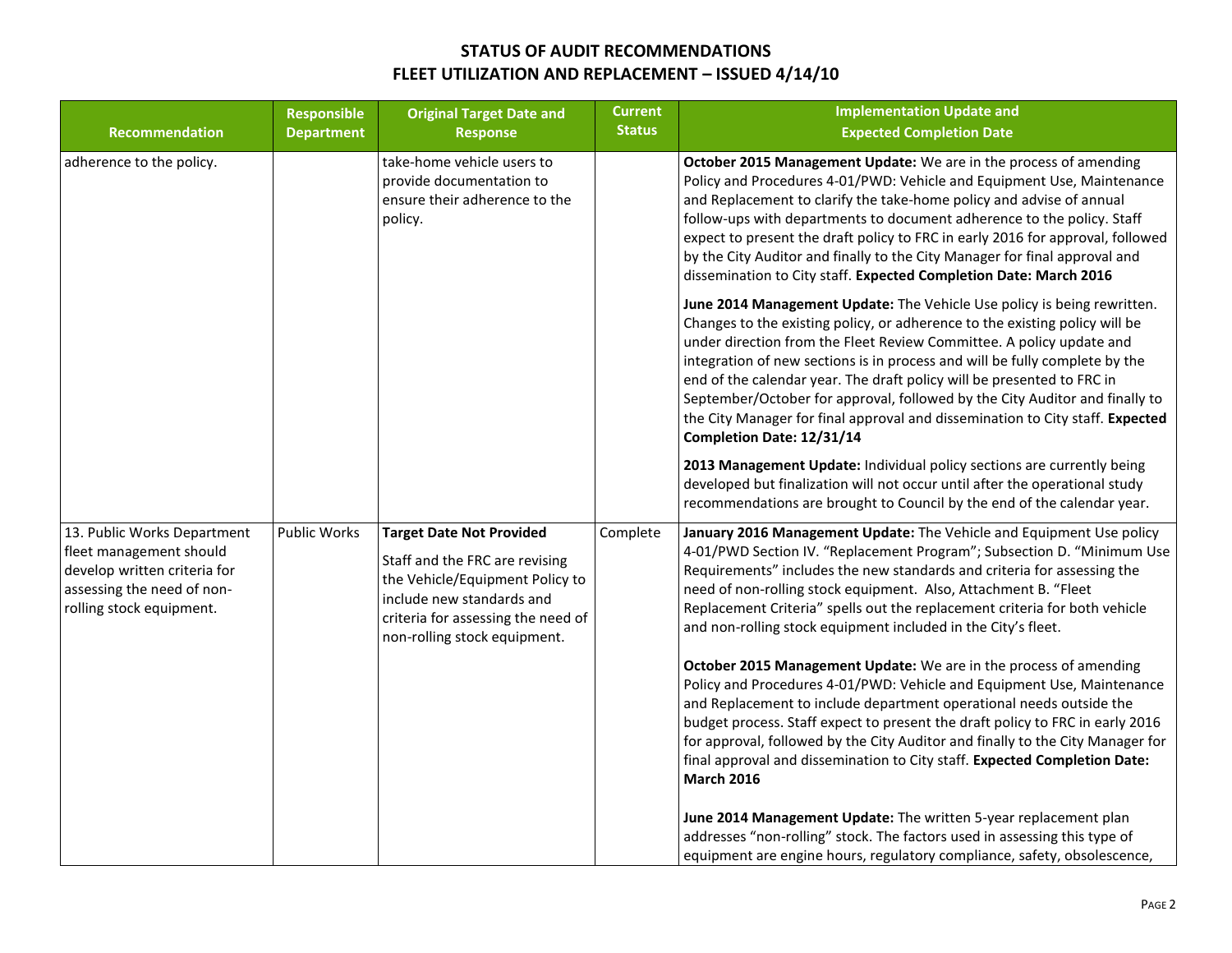| <b>Recommendation</b>                                                                                                                          | <b>Responsible</b><br><b>Department</b> | <b>Original Target Date and</b><br><b>Response</b>                                                                                                                          | <b>Current</b><br><b>Status</b> | <b>Implementation Update and</b><br><b>Expected Completion Date</b>                                                                                                                                                                                                                                                                                                                                                                                                                                                                                                                                                                                                                                                                                                                                                                                                                                                                                                                                                                                                                                                                                                                                                                                                                         |
|------------------------------------------------------------------------------------------------------------------------------------------------|-----------------------------------------|-----------------------------------------------------------------------------------------------------------------------------------------------------------------------------|---------------------------------|---------------------------------------------------------------------------------------------------------------------------------------------------------------------------------------------------------------------------------------------------------------------------------------------------------------------------------------------------------------------------------------------------------------------------------------------------------------------------------------------------------------------------------------------------------------------------------------------------------------------------------------------------------------------------------------------------------------------------------------------------------------------------------------------------------------------------------------------------------------------------------------------------------------------------------------------------------------------------------------------------------------------------------------------------------------------------------------------------------------------------------------------------------------------------------------------------------------------------------------------------------------------------------------------|
|                                                                                                                                                |                                         |                                                                                                                                                                             |                                 | and maintenance costs. The revised vehicle use policy will memorialize these<br>factors. A policy update and integration of new sections is in process and will<br>be fully complete by the end of the calendar year. The draft policy will be<br>presented to FRC in September/October for approval, followed by the City<br>Auditor and finally to the City Manager for final approval and dissemination<br>to City staff. Expected Completion Date: 12/31/14                                                                                                                                                                                                                                                                                                                                                                                                                                                                                                                                                                                                                                                                                                                                                                                                                             |
|                                                                                                                                                |                                         |                                                                                                                                                                             |                                 | 2013 Management Update: Individual policy sections are currently being<br>developed but finalization will not occur until after the operational study<br>recommendations are brought to Council by the end of the calendar year.                                                                                                                                                                                                                                                                                                                                                                                                                                                                                                                                                                                                                                                                                                                                                                                                                                                                                                                                                                                                                                                            |
| Finding 3: Internal controls over fuel and parts inventory can be improved.                                                                    |                                         |                                                                                                                                                                             |                                 |                                                                                                                                                                                                                                                                                                                                                                                                                                                                                                                                                                                                                                                                                                                                                                                                                                                                                                                                                                                                                                                                                                                                                                                                                                                                                             |
| 21. PWD Fleet Management<br>should include requirements for<br>securing vehicles and<br>equipment within the fleet<br>policies and procedures. | <b>Public Works</b>                     | <b>Target Date Not Provided</b><br>Staff and the FRC are revising<br>the Vehicle/Equipment Policy to<br>incorporate requirements for<br>securing vehicles and<br>equipment. | Complete                        | January 2016 Management Update: The Vehicle and Equipment Use Policy<br>4-01/PWD Section I. "Vehicle and Equipment Use"; Subsection A. "General<br>Use - Safety" states that employees are responsible for securing City<br>vehicles and equipment at all times when the vehicles or equipment are<br>unattended. This policy subsection further states that securing vehicles and<br>equipment includes not only locking doors, but also making sure tool boxes<br>and any auxiliary equipment is locked and secured.<br><b>October 2015 Management Update:</b> We are in the process of adding<br>requirements for securing vehicles and equipment to the "Safety" section of<br>Policy and Procedures 4-01/PWD: Vehicle and Equipment Use, Maintenance<br>and Replacement with the language "Employees are responsible for securing<br>their vehicle at all times when the vehicle is unattended. Securing a vehicle<br>includes not only locking the doors but also making sure tool boxes and any<br>auxiliary equipment is locked." Staff expect to present the draft policy to FRC<br>in early 2016 for approval, followed by the City Auditor and finally to the City<br>Manager for final approval and dissemination to City staff. Expected<br><b>Completion Date: March 2016</b> |
|                                                                                                                                                |                                         |                                                                                                                                                                             |                                 | June 2014 Management Update: Revisions to vehicle use policy (P&P 4-01)<br>will include modification to section 1, item 2, "Safety". The existing language<br>in that section will include the following language: "Employees are<br>responsible for securing their vehicle at all times when the vehicle is<br>unattended. Securing a vehicle includes not only locking the doors but also<br>making sure tool boxes and any auxiliary equipment is locked." A policy<br>update and integration of new sections is in process and will be fully                                                                                                                                                                                                                                                                                                                                                                                                                                                                                                                                                                                                                                                                                                                                            |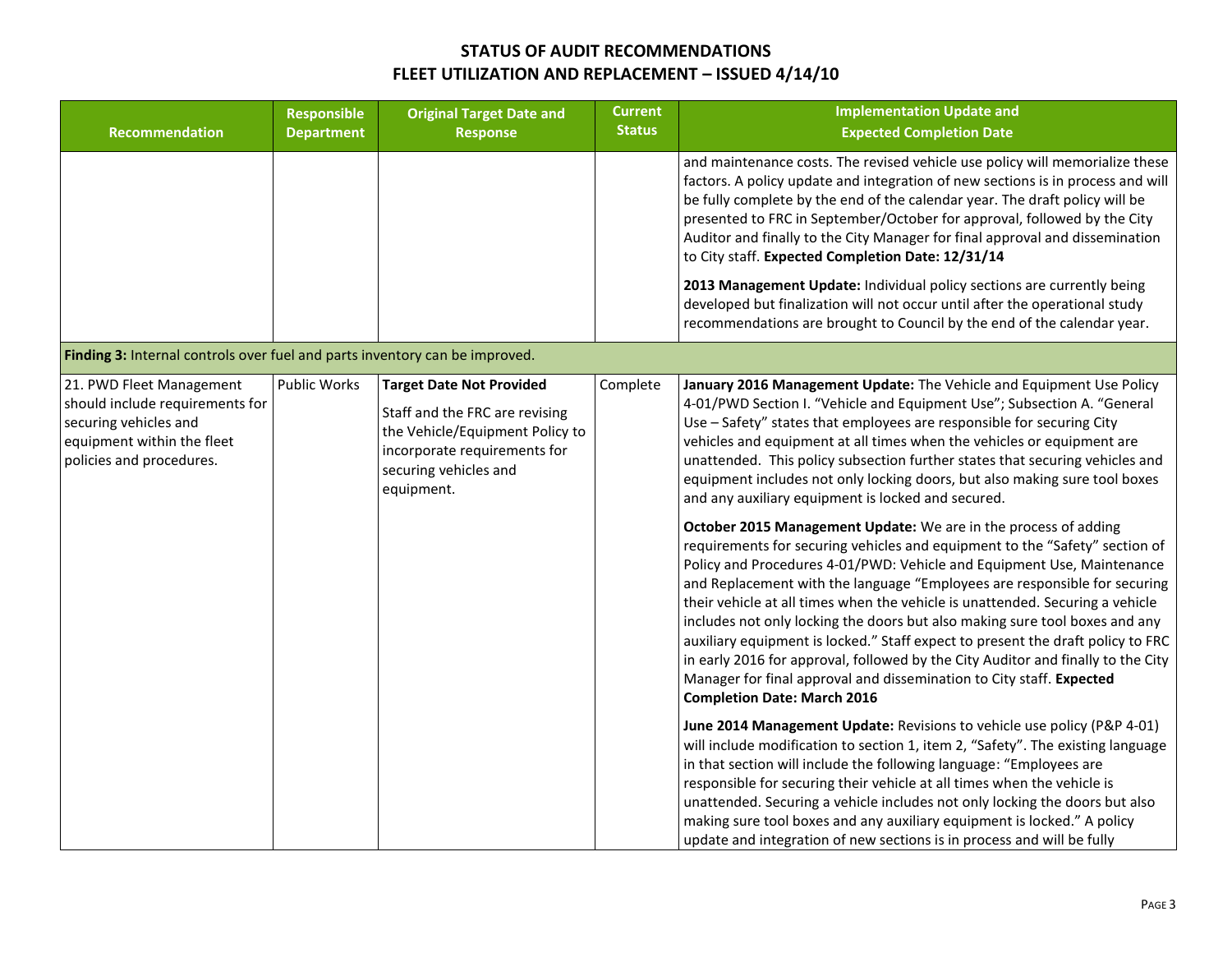| <b>Recommendation</b> | Responsible<br><b>Department</b> | <b>Original Target Date and</b><br><b>Response</b> | <b>Current</b><br><b>Status</b> | <b>Implementation Update and</b><br><b>Expected Completion Date</b>                                                                                                                                                                                                                        |
|-----------------------|----------------------------------|----------------------------------------------------|---------------------------------|--------------------------------------------------------------------------------------------------------------------------------------------------------------------------------------------------------------------------------------------------------------------------------------------|
|                       |                                  |                                                    |                                 | complete by the end of the calendar year. The draft policy will be presented<br>to FRC in September/October for approval, followed by the City Auditor and<br>finally to the City Manager for final approval and dissemination to City staff.<br><b>Expected Completion Date: 12/31/14</b> |
|                       |                                  |                                                    |                                 | 2013 Management Update: Individual policy sections are currently being<br>developed but finalization will not occur until after the operational study<br>recommendations are brought to Council by the end of the calendar year.                                                           |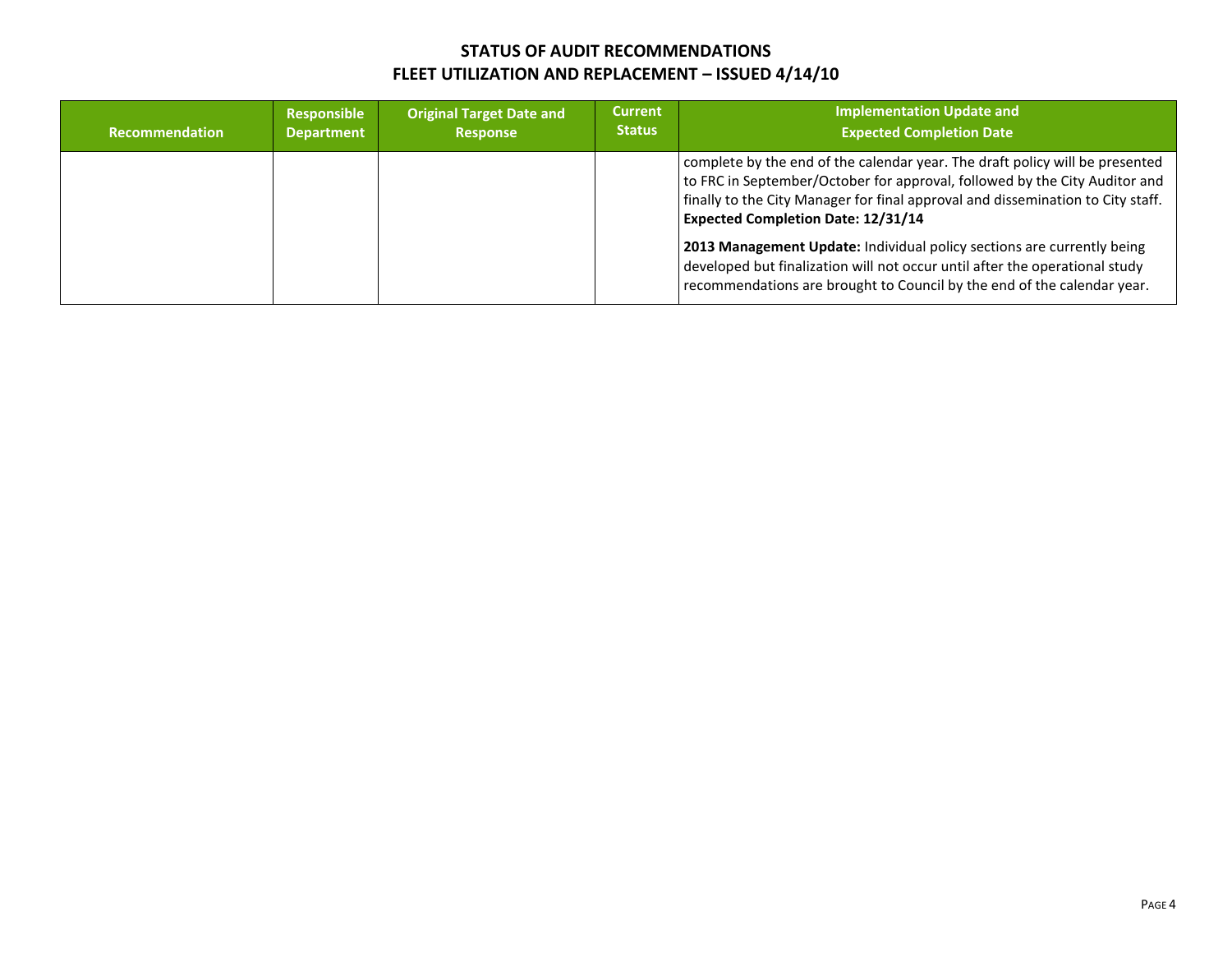|                                                                                                                                                                                                                                                                                                                                                                                                                                                                                                                                                                                                                                                                                                                                                                                                                                                                                                                             | <b>Responsible</b>          |                                                                                                                                                                                                                                                                                                                                                                                                                                                                                                                                                                                                                                                                                                                                                                                       | <b>Current</b> | <b>Implementation Update and</b>                                                                                                                                                                                                                                                                                                                                                                                                                                                                                                                                                                                                                                    |  |
|-----------------------------------------------------------------------------------------------------------------------------------------------------------------------------------------------------------------------------------------------------------------------------------------------------------------------------------------------------------------------------------------------------------------------------------------------------------------------------------------------------------------------------------------------------------------------------------------------------------------------------------------------------------------------------------------------------------------------------------------------------------------------------------------------------------------------------------------------------------------------------------------------------------------------------|-----------------------------|---------------------------------------------------------------------------------------------------------------------------------------------------------------------------------------------------------------------------------------------------------------------------------------------------------------------------------------------------------------------------------------------------------------------------------------------------------------------------------------------------------------------------------------------------------------------------------------------------------------------------------------------------------------------------------------------------------------------------------------------------------------------------------------|----------------|---------------------------------------------------------------------------------------------------------------------------------------------------------------------------------------------------------------------------------------------------------------------------------------------------------------------------------------------------------------------------------------------------------------------------------------------------------------------------------------------------------------------------------------------------------------------------------------------------------------------------------------------------------------------|--|
| <b>Recommendation</b>                                                                                                                                                                                                                                                                                                                                                                                                                                                                                                                                                                                                                                                                                                                                                                                                                                                                                                       | <b>Department</b>           | <b>Original Target Date and Response</b>                                                                                                                                                                                                                                                                                                                                                                                                                                                                                                                                                                                                                                                                                                                                              | <b>Status</b>  | <b>Expected Completion Date</b>                                                                                                                                                                                                                                                                                                                                                                                                                                                                                                                                                                                                                                     |  |
| Finding: Palo Alto Animal Services (PAAS) faces challenges that are unlikely to be resolved if it continues operating as solely a city-managed function without a significant<br>increase in general fund subsidy, donations, and/or revenue-generating contracts                                                                                                                                                                                                                                                                                                                                                                                                                                                                                                                                                                                                                                                           |                             |                                                                                                                                                                                                                                                                                                                                                                                                                                                                                                                                                                                                                                                                                                                                                                                       |                |                                                                                                                                                                                                                                                                                                                                                                                                                                                                                                                                                                                                                                                                     |  |
| Recommend to the City Council that it make a<br>1.<br>policy decision for management to explore<br>options, and based on the results, develop a<br>recommendation for the best approach for<br>retaining Palo Alto Animal Services as a<br>regional animal shelter facility.                                                                                                                                                                                                                                                                                                                                                                                                                                                                                                                                                                                                                                                | City<br>Manager's<br>Office | <b>Concurrence: Agree</b><br>Target Date: April, May, and June 2015<br>Action Plan: The City Manager concurs with the<br>recommendation. The financial condition of the<br>animal services program along with the audit<br>finding and community feedback make it clear<br>that staff must explore a range of options. Council<br>direction to do so is not required-the state of<br>animal services is so dire-- but near term and<br>ongoing engagement with Council and the<br>Finance Committee will be essential.                                                                                                                                                                                                                                                                | In process     | <b>March 2016 Management Update:</b><br>On June 8, 2015 City Council approved the<br>Fiscal Year 2016 budget and directed staff to<br>conduct a review of alternative service models<br>including the allocation of \$250,000 to assist<br>with the assessment and provide funding to<br>transition to a new model for service delivery.<br>In order to develop a recommendation for the<br>best approach, the City issued a Request for<br>Proposal for Animal Services and Shelter<br>Operations which is scheduled to close on<br>March 18, 2016.                                                                                                                |  |
|                                                                                                                                                                                                                                                                                                                                                                                                                                                                                                                                                                                                                                                                                                                                                                                                                                                                                                                             |                             |                                                                                                                                                                                                                                                                                                                                                                                                                                                                                                                                                                                                                                                                                                                                                                                       |                | Expected Completion Date: June 30, 2016                                                                                                                                                                                                                                                                                                                                                                                                                                                                                                                                                                                                                             |  |
| 2.<br>Identify and assign someone with<br>management skills to immediately begin<br>working at Palo Alto Animal Services to learn<br>the management side of the shelter<br>operations and carry PAAS through its<br>transition into the future after the acting<br>superintendent retires. This can be either a<br>current or new City employee, but should be a<br>person with an understanding of the<br>challenges currently facing PAAS. The person<br>selected should be retained in the position<br>until a clear direction is developed regarding<br>the future of PAAS and the skills and<br>experience needed for a director or<br>superintendent position are known and<br>recruitment can take place, if appropriate. As<br>part of this process, determine whether to<br>temporarily move animal services to a<br>function under the Office of the City Manager<br>until a permanent decision is made regarding | City<br>Manager's<br>Office | <b>Concurrence: Agree</b><br><b>Target Date: July 2015</b><br>Action Plan: Due to the range of issues-departing<br>staff, a losing business proposition in the current<br>form, facility conditions, and the need for more<br>capacity and agility in improving services and<br>raising funding, intervention and a "triage" based<br>near term approach is required. The City Manager<br>will share with Council how this near term<br>intervention leadership will be provided. Initial<br>discussion of directions can take place during this<br>Audit discussion, with more refinement during<br>the budget process with Finance in May. This<br>recommendation in conjunction with several<br>other recommendations in the audit will increase<br>city costs over the next year. | In process     | <b>March 2016 Management Update:</b><br>The City Manager's Office has designated an<br>Assistant City Manager and Sr. Management<br>Analyst to provide leadership and<br>organizational support for departments<br>involved with assessment and ongoing<br>operations. As of this audit update, the City has<br>not received a retirement notice from the<br>current superintendent. In the event of a<br>retirement, the City Manager's Office will<br>pursue an interim plan to staff the shelter with<br>a transitional manager. The decision to move<br>animal services will be decide within the post<br>RFP phase.<br>Expected Completion Date: June 30, 2016 |  |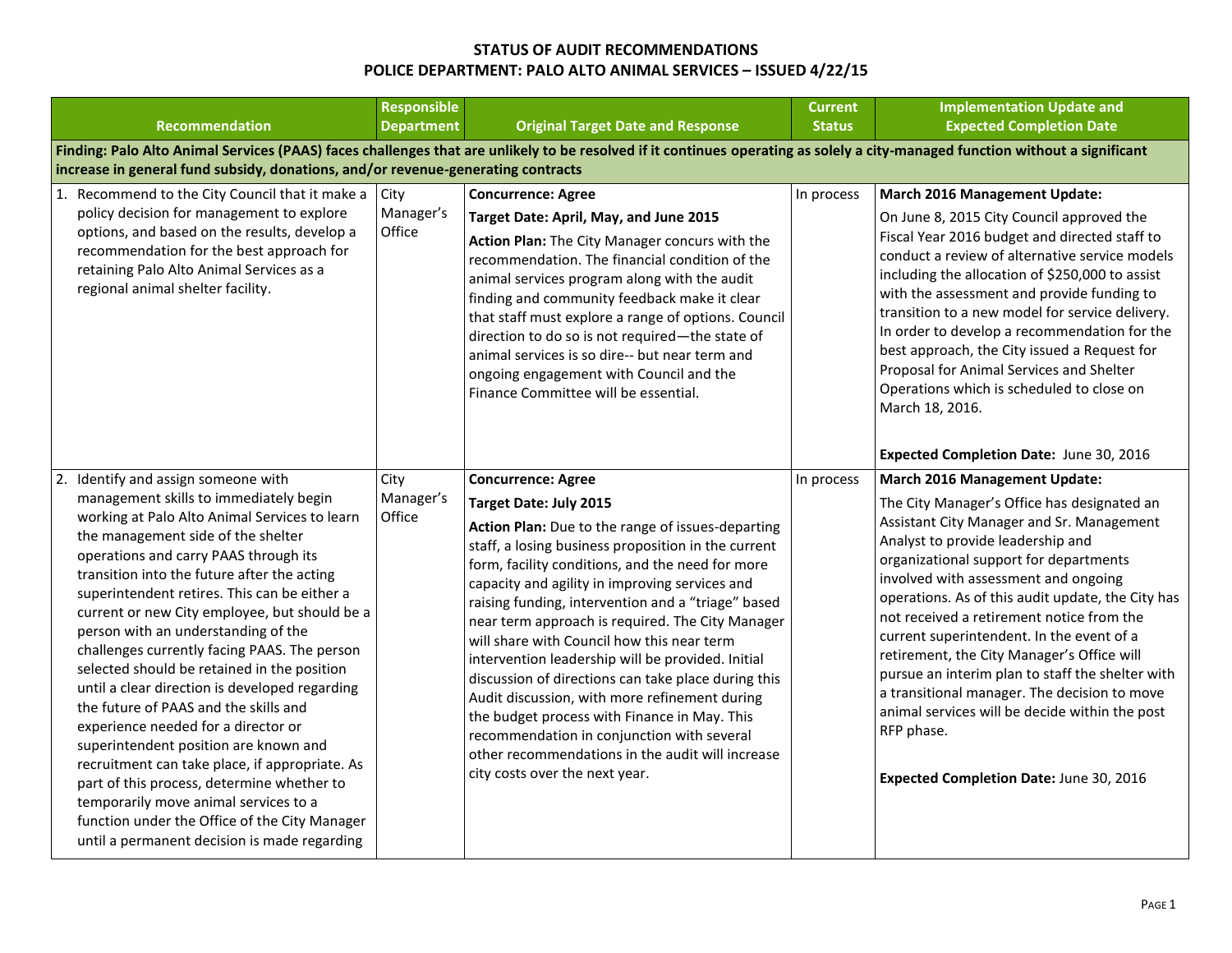|    | <b>Recommendation</b>                                                                                                                                                                                                                                                                                                                                                                                                                                                                                                                                                                                                                                                                                          | <b>Responsible</b><br><b>Department</b> | <b>Original Target Date and Response</b>                                                                                                                                                                                                                                                                                                                                                                                                                                                                                                                                                               | <b>Current</b><br><b>Status</b> | <b>Implementation Update and</b><br><b>Expected Completion Date</b>                                                                                                                                                                                                                                                                                                                                                                                                                                                                                                                                                                                               |
|----|----------------------------------------------------------------------------------------------------------------------------------------------------------------------------------------------------------------------------------------------------------------------------------------------------------------------------------------------------------------------------------------------------------------------------------------------------------------------------------------------------------------------------------------------------------------------------------------------------------------------------------------------------------------------------------------------------------------|-----------------------------------------|--------------------------------------------------------------------------------------------------------------------------------------------------------------------------------------------------------------------------------------------------------------------------------------------------------------------------------------------------------------------------------------------------------------------------------------------------------------------------------------------------------------------------------------------------------------------------------------------------------|---------------------------------|-------------------------------------------------------------------------------------------------------------------------------------------------------------------------------------------------------------------------------------------------------------------------------------------------------------------------------------------------------------------------------------------------------------------------------------------------------------------------------------------------------------------------------------------------------------------------------------------------------------------------------------------------------------------|
|    | the long-term direction for providing animal<br>services.                                                                                                                                                                                                                                                                                                                                                                                                                                                                                                                                                                                                                                                      |                                         |                                                                                                                                                                                                                                                                                                                                                                                                                                                                                                                                                                                                        |                                 |                                                                                                                                                                                                                                                                                                                                                                                                                                                                                                                                                                                                                                                                   |
| 3. | Conduct a staffing analysis to determine an<br>appropriate staffing level to continue<br>performing shelter operations during the<br>transition period without the assistance of the<br>ACOs. Include an analysis of potential<br>expanded hours, including variations of<br>extended weekday, weekend, and holiday<br>hours and the potential increase in revenues<br>as a result of expanded hours. Seek budget<br>funding from the City Council to hire the<br>appropriate staff based on the analysis and<br>recruit for the necessary positions.                                                                                                                                                          | City<br>Manager's<br>Office             | <b>Concurrence: Agree</b><br><b>Target Date: May 2015</b><br>Action Plan: This staffing analysis will be<br>conducted and appropriate recommendations<br>brought to Council as funding is needed.                                                                                                                                                                                                                                                                                                                                                                                                      |                                 | Not Started   March 2016 Management Update:<br>Tasks will be done as part of post RFP process<br>within the possible contract development and<br>negotiations with a new services provider.<br>Expected Completion Date: June 30, 2016                                                                                                                                                                                                                                                                                                                                                                                                                            |
|    | After implementing Recommendations 1-3:                                                                                                                                                                                                                                                                                                                                                                                                                                                                                                                                                                                                                                                                        |                                         |                                                                                                                                                                                                                                                                                                                                                                                                                                                                                                                                                                                                        |                                 |                                                                                                                                                                                                                                                                                                                                                                                                                                                                                                                                                                                                                                                                   |
|    | 4. Engage in discussions with nonprofit<br>organizations and/or other animal shelters for<br>strategies to operate Palo Alto Animal<br>Services or provide specific services that<br>would enhance current animal shelter services<br>under a long-term partnership agreement<br>with the City, including potential assistance in<br>raising funds to build a new shelter. Present<br>the results to the City Council for a policy<br>decision on the direction to take for pursuing<br>either the long-term future of PAAS, including<br>the possibility of continued general fund<br>support, or closure of the facility if no strategy<br>is feasible from both a financial and<br>operational perspective. | City<br>Manager's<br>Office             | <b>Concurrence: Agree</b><br><b>Target Date: June 2016</b><br><b>Action Plan: Conversations with various entities</b><br>have occurred in some form over the past two<br>years. Conversations with representative<br>stakeholders are currently under way. The City<br>Manager believes that a new model is essential<br>for continuation and improvement of the animal<br>shelter in Palo Alto. This effort will occur<br>concurrent with the triage staffing<br>recommendations in 2-3. Staff will have a better<br>schedule for timeline for Council discussion<br>before the Council summer break. | In process                      | March 2016 Management Update:<br>On October 15, 2015 the City issued a Request<br>for Proposal for Animal Services and Shelter<br>Operations with the goal of identifying a<br>partner who could provide professional services<br>for animal care operations to include, but not<br>limited to, tracking all animals intake, billings,<br>budget monitoring, financial reporting, annual<br>audits, computerized financial system, report<br>preparation, recruiting and training staff, and<br>implementing volunteer services program,<br>community education program, fundraising,<br>facility management, facility improvement, and<br>disaster preparedness. |
|    |                                                                                                                                                                                                                                                                                                                                                                                                                                                                                                                                                                                                                                                                                                                |                                         |                                                                                                                                                                                                                                                                                                                                                                                                                                                                                                                                                                                                        |                                 | On December 11, 2015 the RFP closed. Seven<br>organizations registered: Placer County<br><b>Contractors Association, Humane Society</b><br>Silicon Valley, Friends of Palo Alto Animal<br>Shelter, Pets In Need, Peninsula Humane<br>Society & SPCA, Silicon Valley Animal Control                                                                                                                                                                                                                                                                                                                                                                                |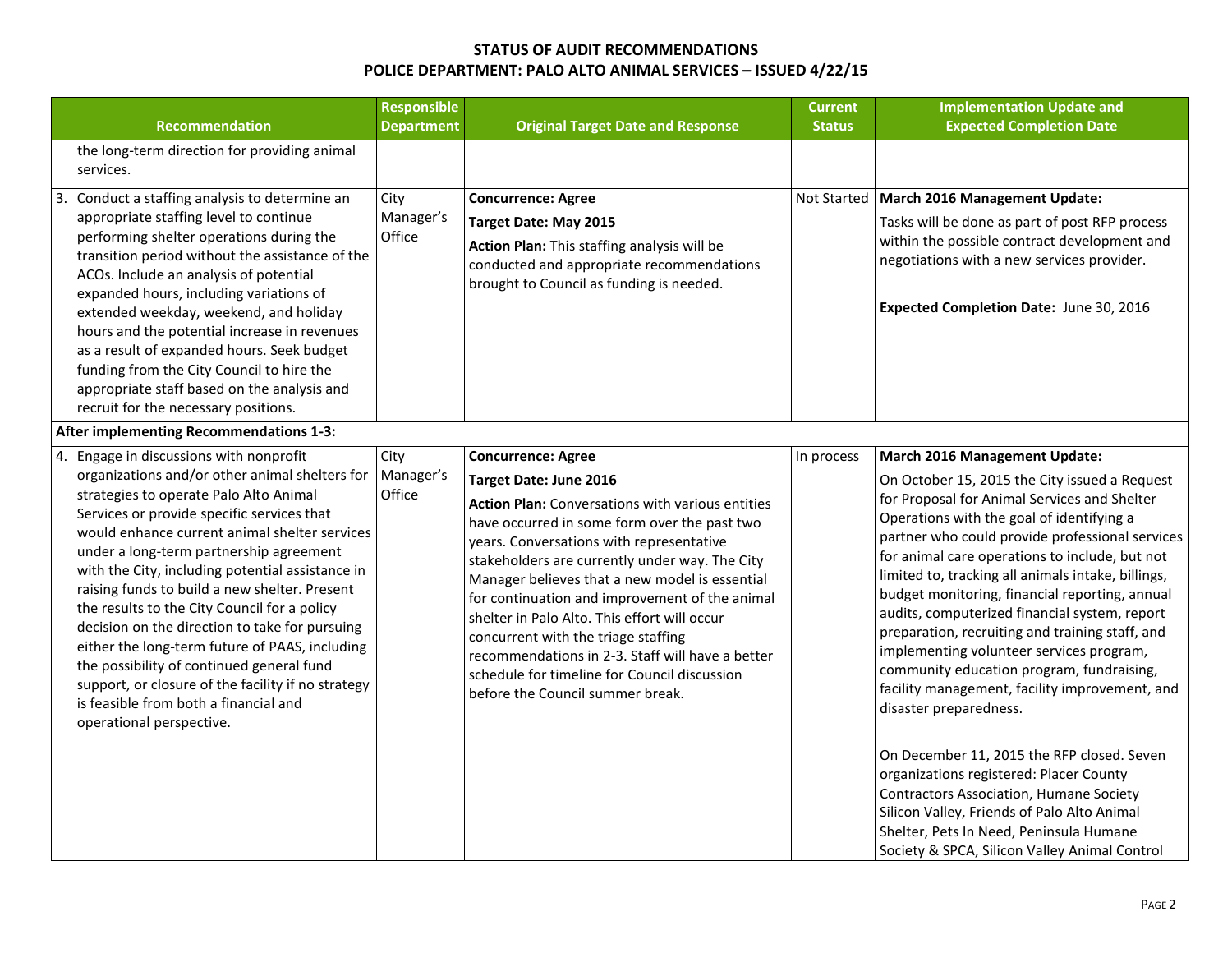| Recommendation                                                                                                                                                                                                                                                                                                                                                                                                                                                                                                                                                                                         | <b>Responsible</b><br><b>Department</b> | <b>Original Target Date and Response</b>                                                                                                                                                                                                                                                                                                          | <b>Current</b><br><b>Status</b> | <b>Implementation Update and</b><br><b>Expected Completion Date</b>                                                                                                                                                                                                                                                                                                                                                                                                          |
|--------------------------------------------------------------------------------------------------------------------------------------------------------------------------------------------------------------------------------------------------------------------------------------------------------------------------------------------------------------------------------------------------------------------------------------------------------------------------------------------------------------------------------------------------------------------------------------------------------|-----------------------------------------|---------------------------------------------------------------------------------------------------------------------------------------------------------------------------------------------------------------------------------------------------------------------------------------------------------------------------------------------------|---------------------------------|------------------------------------------------------------------------------------------------------------------------------------------------------------------------------------------------------------------------------------------------------------------------------------------------------------------------------------------------------------------------------------------------------------------------------------------------------------------------------|
|                                                                                                                                                                                                                                                                                                                                                                                                                                                                                                                                                                                                        |                                         |                                                                                                                                                                                                                                                                                                                                                   |                                 | Authority, TracSoftware, LLC. One of the seven<br>organizations, Pets In Need, submitted a<br>response to the RFP. Due to the low response<br>and as part of best practices associated with<br>local government procurement processes, city<br>staff conducted debrief sessions with the local<br>organizations who registered, but did not<br>submit a response, to better understand<br>current market conditions. The debrief sessions<br>were conducted in January 2016. |
|                                                                                                                                                                                                                                                                                                                                                                                                                                                                                                                                                                                                        |                                         |                                                                                                                                                                                                                                                                                                                                                   |                                 | The results of the debrief sessions lead to a new<br>RFP with a broader scope. The prior scope was<br>prescriptive and detailed. Organizations<br>preferred a broader scope to allow for flexibility<br>with alignment with their existing service<br>models. The new RFP closes on March 18, 2016.<br>Staff will update the Policy & Services<br>Committee on March 22, 2016 about the<br>current status the RFP.<br>Expected Completion Date: June 30, 2016                |
| 5. As part of the discussion in Recommendation                                                                                                                                                                                                                                                                                                                                                                                                                                                                                                                                                         | City                                    | <b>Concurrence: Agree</b>                                                                                                                                                                                                                                                                                                                         | In process                      | <b>March 2016 Management Update:</b>                                                                                                                                                                                                                                                                                                                                                                                                                                         |
| 4, analyze the feasibility of separating the ACO<br>activities from the shelter activities. If<br>appropriate, transition the ACO function out<br>of PAAS so it becomes solely a Police<br>Department function or part of another<br>regional animal services organization with<br>ACOs dedicated to the Palo Alto service area,<br>including Los Altos and Los Altos Hills, to<br>continue providing the level of response time<br>service that PAAS currently provides.<br>Depending on the outcome, engage in<br>discussions with other jurisdictions to<br>promote the City's competitive response | Manager's<br>Office                     | Target Date: June 2016<br>Action Plan: This will be done. At this time, the<br>City Manager presumes that bifurcation of the<br>duties will be our future approach, maintaining<br>ACO operations within the City and spinning the<br>shelter off to a non-profit entity in the longer<br>term. This assumes shelter will remain in Palo<br>Alto. |                                 | The City Manager's Office continues to support<br>this recommendation. Per City Council<br>direction, the City will retain ACO functions.<br>Upon completion of the RFP, a<br>recommendation about this finding will be<br>brought forth to City Council.<br>Expected Completion Date: June 30, 2016                                                                                                                                                                         |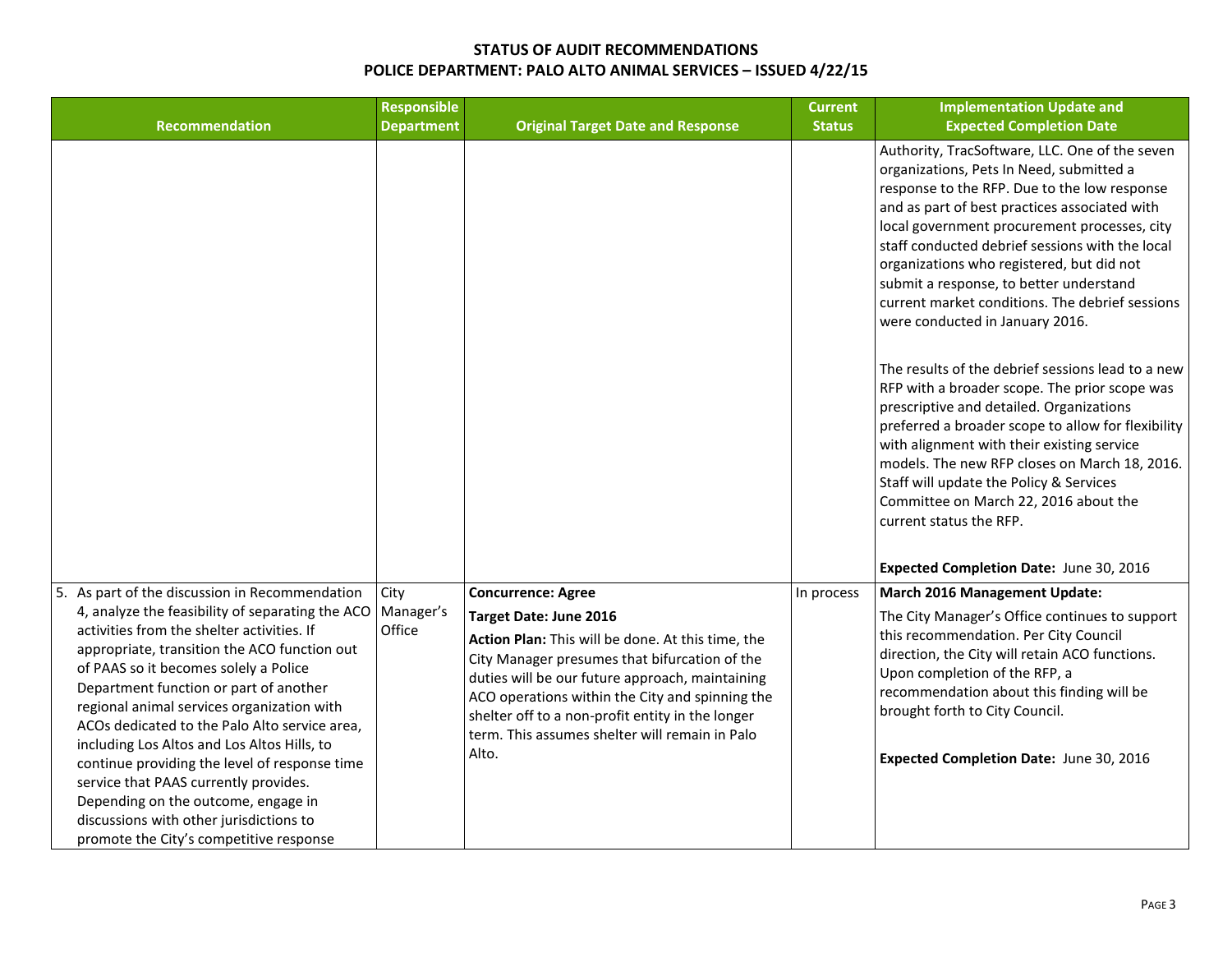| <b>Recommendation</b>                                                                                                                                                                                                                                                                                                                                                                                                                                                                                                                                                                                                                                                                                                                                                                                                                                                                                                  | <b>Responsible</b><br><b>Department</b> | <b>Original Target Date and Response</b>                                                                                                                                                                                                                                                                                                             | <b>Current</b><br><b>Status</b> | <b>Implementation Update and</b><br><b>Expected Completion Date</b>                                                                                                                                                                                                                                                                                                                                                                                                                                                                                                  |
|------------------------------------------------------------------------------------------------------------------------------------------------------------------------------------------------------------------------------------------------------------------------------------------------------------------------------------------------------------------------------------------------------------------------------------------------------------------------------------------------------------------------------------------------------------------------------------------------------------------------------------------------------------------------------------------------------------------------------------------------------------------------------------------------------------------------------------------------------------------------------------------------------------------------|-----------------------------------------|------------------------------------------------------------------------------------------------------------------------------------------------------------------------------------------------------------------------------------------------------------------------------------------------------------------------------------------------------|---------------------------------|----------------------------------------------------------------------------------------------------------------------------------------------------------------------------------------------------------------------------------------------------------------------------------------------------------------------------------------------------------------------------------------------------------------------------------------------------------------------------------------------------------------------------------------------------------------------|
| times and consistently high customer<br>satisfaction ratings to potentially enter into<br>agreements with the City of Palo Alto for<br>animal control services as the jurisdictions'<br>current agreements expire.                                                                                                                                                                                                                                                                                                                                                                                                                                                                                                                                                                                                                                                                                                     |                                         |                                                                                                                                                                                                                                                                                                                                                      |                                 |                                                                                                                                                                                                                                                                                                                                                                                                                                                                                                                                                                      |
| 6. Develop and implement a strategy to market<br>Palo Alto Animal Services to both residents<br>and nonresidents. Marketing efforts should<br>focus on promoting awareness of all available<br>services, as well as the cost savings available<br>to customers for using PAAS' services. Engage<br>nonprofit organizations, volunteers, and other<br>animal shelters to assist in marketing PAAS'<br>services to a larger group of potential<br>customers.                                                                                                                                                                                                                                                                                                                                                                                                                                                             | City<br>Manager's<br>Office             | <b>Concurrence: Agree</b><br>Target Date: June 2016<br>Action Plan: Staff will develop a plan to increase<br>and improve the website, database and other<br>marketing materials to promote awareness about<br>services during the triage period. The new long<br>term model will need to ensure successful<br>marketing to be successful.            | In process                      | March 2016 Management Update:<br>Further work will need to occur with marketing<br>and promotions post the RFP phase. The RFP<br>will evaluate prospective services providers and<br>their capabilities to effectively market and<br>promote services. Staff at the animal shelter<br>continue to market services to residents and<br>non-residents. Additionally, our local<br>stakeholders continue to assist with marketing<br>and outreach efforts. Staff and stakeholders<br>have increased the use of social media.<br>Expected Completion Date: June 30, 2016 |
| Review the work that has already been done<br>related to building a new animal shelter.<br>Assess the feasibility of obtaining sufficient<br>funding through fundraising, public/private<br>partnerships, general fund subsidies, or a<br>bond initiative, to build a new animal shelter<br>that meets modern-day standards for animal<br>care and safety, including animals' physical<br>and behavioral needs, as established by the<br>Association of Shelter Veterinarians or a<br>comparable standard. Explore the potential<br>revenue that can be generated from including<br>new features in a new facility, such as a<br>community and education center. Involve the<br>Public Works Department in this assessment<br>as necessary. Based on the results, present a<br>proposal to the City Council for a decision on<br>whether to move forward with pursuing<br>construction of a new animal shelter and the | City<br>Manager's<br>Office             | <b>Concurrence: Agree</b><br><b>Target Date: June 2016</b><br>Action Plan: The improvement of the Animal<br>Shelter is key to the long term viability of our<br>program. This work will be done as an integral<br>part of the assessment of alternative models and<br>a presumed eventual decision to transfer shelter<br>operation to a new entity. |                                 | Not started   March 2016 Management Update:<br>Two options exist for constructing a new shelter<br>or remodeling the existing shelter. Either have a<br>new service provider fundraise and complete a<br>project or have the City finance the project<br>through existing infrastructure funds or a bond<br>measure. At this stage, staff believes that the<br>RFP needs to be completed before any further<br>exploration of this topic.<br>Expected Completion Date: 6/30/18                                                                                       |